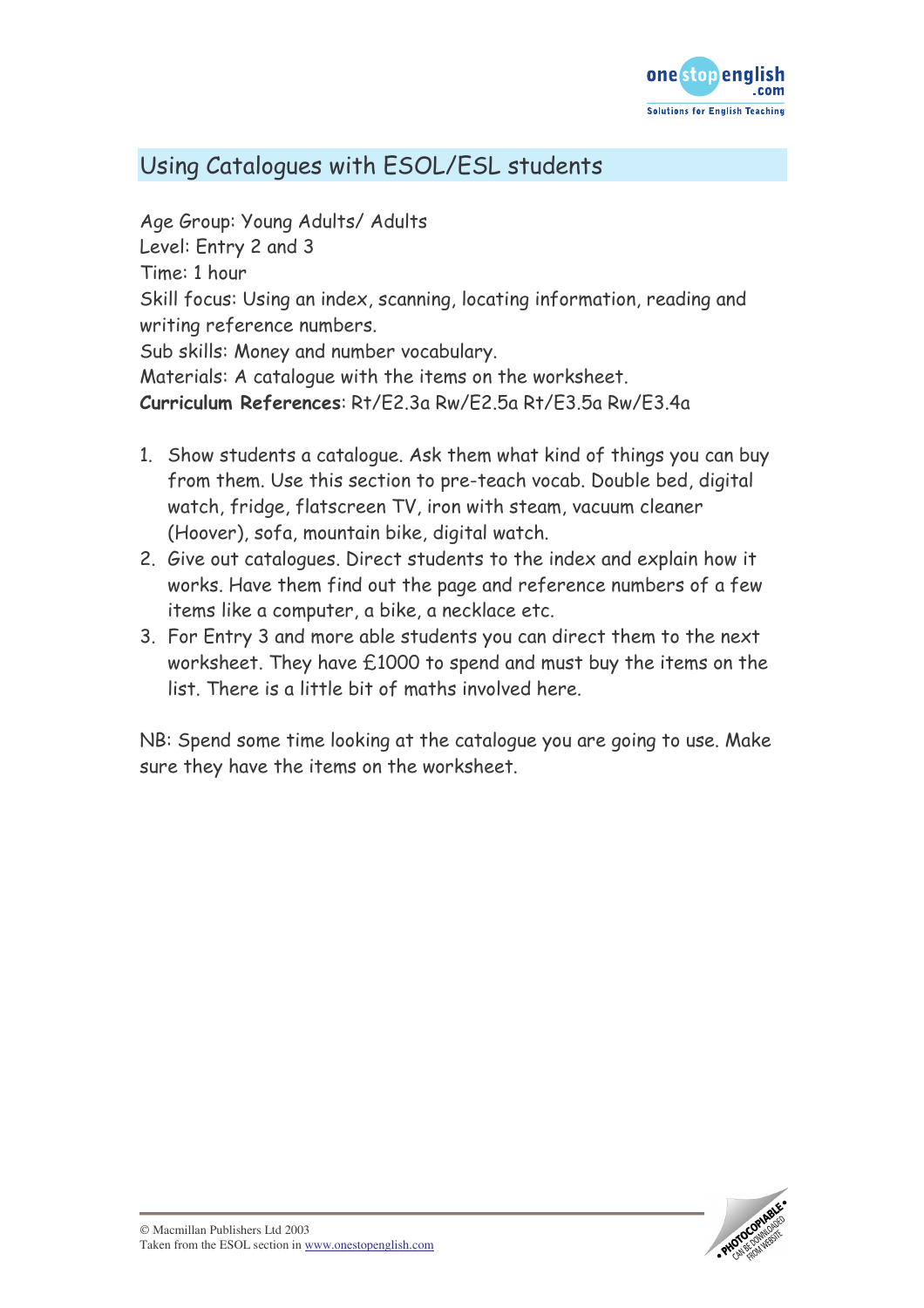

Rt/E2.3a Rw/E2.5a Rt/E3.5a Rw/E3.4a

## Catalogues

Use a catalogue to fill in the reference numbers page numbers and price.

| Item to find                            | Reference | Page | Price |
|-----------------------------------------|-----------|------|-------|
| Double bed for under £200               |           |      |       |
| Computer workstation for<br>under £50   |           |      |       |
| Digital watch for under £50             |           |      |       |
| Fridge for less than £250               |           |      |       |
| Flatscreen TV for less than<br>£600     |           |      |       |
| Iron with steam for less<br>than £45    |           |      |       |
| Vacuum cleaner for less than<br>£80     |           |      |       |
| Three seat sofa for less<br>than $£400$ |           |      |       |
| Mountain bike for less than<br>£100     |           |      |       |
| Digital camera for less than<br>£400    |           |      |       |